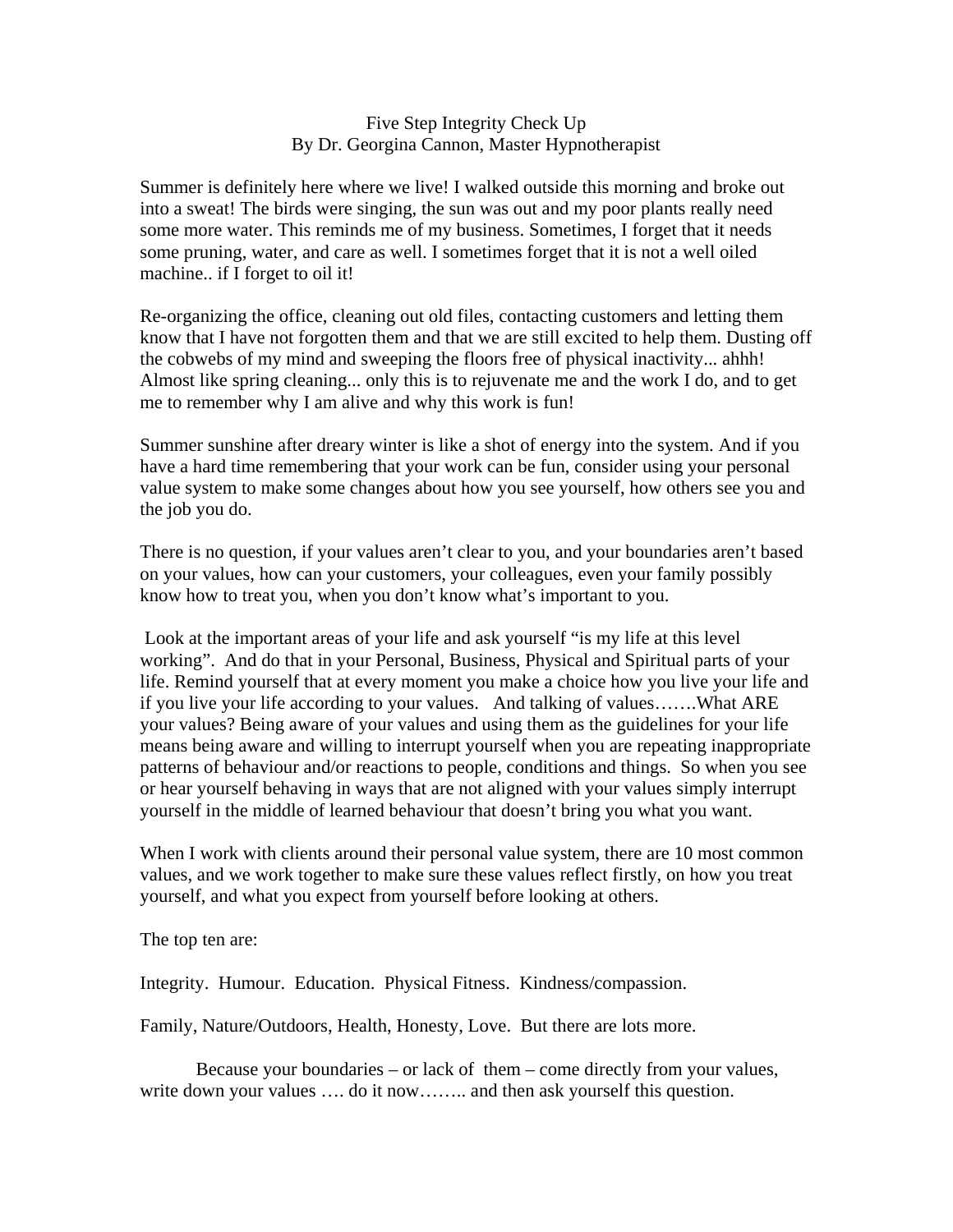Do I have this – or do this – for myself. Do I treat myself with kindness? With integrity? Do I take care of myself? Am I totally honest with myself? Can I laugh at myself? Do I love myself?

You should be saying 'yes' when checking off your values towards yourself. That way you and others know what you stand for.

For instance, when your boss dumps things on your desk at the last minute, before a long weekend, instead of sitting and stewing about it, do you bring your values into play? Is Integrity one of your values? Kindness? How do you handle that type of stress? Do you freak out? Do you complain to your friends or partners and do or say nothing to your boss. Or do you plan how you're going to bring it up next week so that it doesn't happen again?

So…….write down your values…….explain each one in one or two lines and then imagine how each one looks. If honesty is one of your values, how does honesty look? Does it look like a person, or a shape or colour? Or is it an action of some kind? Then do that will all of your values.

When that is finished, find a quiet place, turn on some soothing music, preferably without vocals……and close your eyes. Follow your breath and count down to 20 with each out breath so that your mind, body and spirit relax.

Now imagine in front of you, on the floor, a large golden circle, and step into that circle…….allow yourself to feel the magic of that circle. Step into that circle. Now bring in your values, and line the inner rim of the circle with them, bring them in, one after the other, in all their shapes, colours and sizes, and let them take their place inside the golden circle with you. Now slowly, very slowly, make the circle smaller, until it just circles your feet and your values are surrounding you.

Breathe in the energy of your values and the circle, and feel the energy flowing through your body, so that you take on the energy of these values into every cell of your body, mind and spirit. Feel the golden circle sending light up through your feet and throughout your body, and out of the top of your head. The energies of your values move with the light. And finally connects to the universal energies out through the crown of your head. If you simply do this exercise two or three times a day for a minimum of 21 days you will feel as though you have been re-born! And others will notice the change in you. You will feel more energised and much more comfortable in your own skin.

Now isn't that a great way to start summer!!!

Georgina Cannon, is Board Certified Hypnotherapist, a Doctor of Metaphysical Counselling, NLP Master, Timeline practitioner, Past Life Regression Therapist and